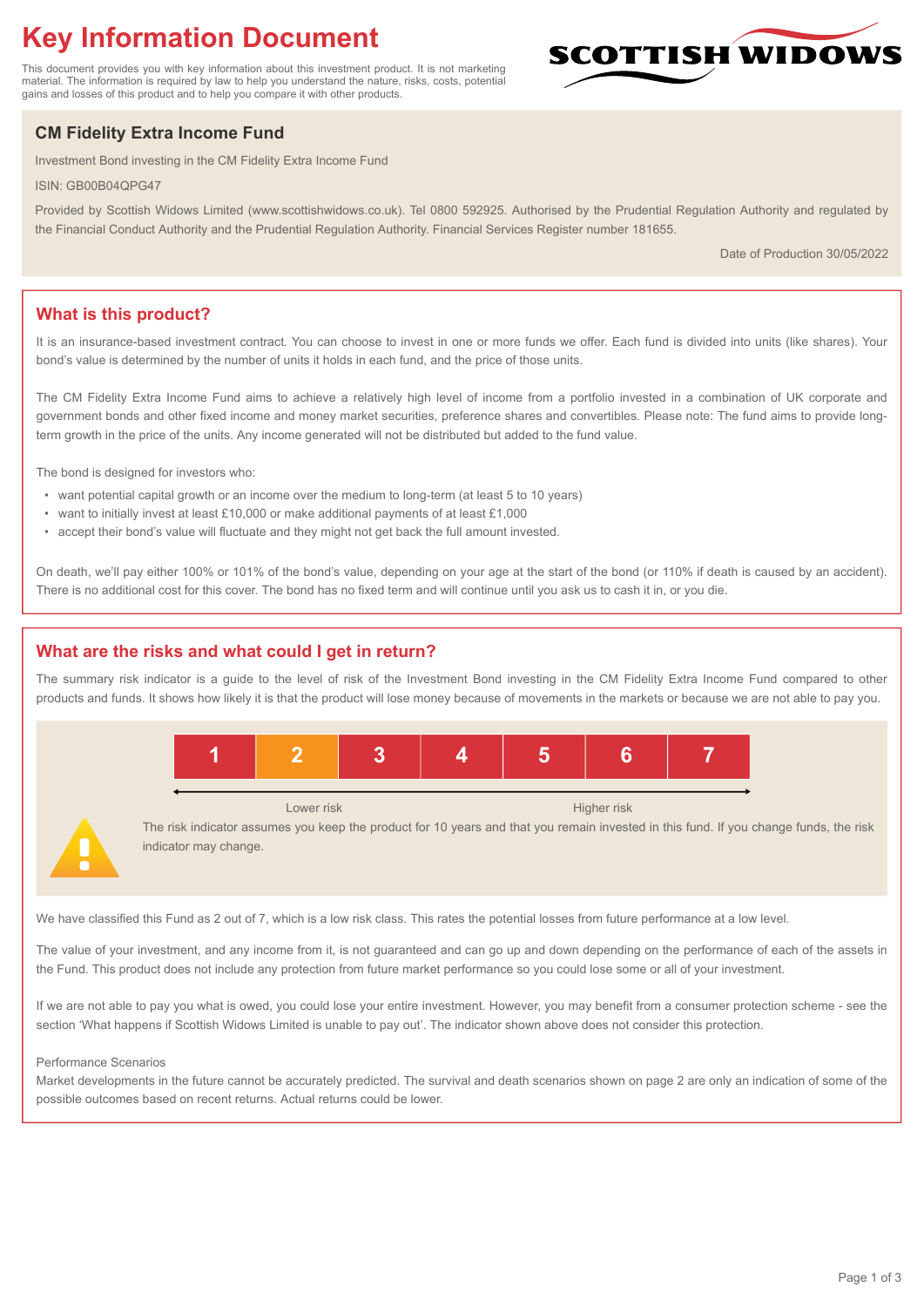

#### **What are the risks and what could I get in return? (continued)**

This table shows the money you could get back over the next 10 years, under different scenarios, assuming that you invest £10,000. The figures below assume no withdrawals are taken and do not allow for any Large Fund Bonus which may apply. The scenarios shown illustrate how your investment could perform. You can compare them with the scenarios of other products. The scenarios presented are an estimate of future performance based on evidence from the past on how the value of this investment varies, and are not an exact indicator. What you get will vary depending on how the market performs and how long you keep the investment. The stress scenario shows what you might get back in extreme market circumstances, and it does not take into account the situation where we are not able to pay you. The death scenario assumes investments perform in line with the moderate scenario.

The figures shown include all the costs of the product itself, but may not include all the costs that you pay to your adviser. The figures do not take into account your personal tax situation, which may also affect how much you get back. Before deciding to invest, you should read the Additional Information Document for more information on the risks and what you might get back. See page 2 for information on how the performance scenarios are calculated.

| <b>Investment £10,000</b> |                                                    |          |          |                                             |  |  |
|---------------------------|----------------------------------------------------|----------|----------|---------------------------------------------|--|--|
|                           |                                                    | 1 year   | 5 years  | 10 years<br>(Recommended<br>holding period) |  |  |
| <b>Survival Scenarios</b> |                                                    |          |          |                                             |  |  |
| Stress scenario           | What you might get back after costs<br>£6,686      |          | £8.368   | £7,770                                      |  |  |
|                           | Average return each year<br>$-33.14%$              |          | $-3.50%$ | $-2.49%$                                    |  |  |
| Unfavourable scenario     | What you might get back after costs<br>£9,486      |          | £8,993   | £8,676                                      |  |  |
|                           | Average return each year                           | $-5.14%$ | $-2.10%$ | $-1.41%$                                    |  |  |
| Moderate scenario         | What you might get back after costs                | £9,978   | £10,057  | £10,156                                     |  |  |
|                           | Average return each year                           | $-0.22%$ | $0.11\%$ | 0.16%                                       |  |  |
| Favourable scenario       | What you might get back after costs                | £10,467  | £11,216  | £11,858                                     |  |  |
| Average return each year  |                                                    | 4.67%    | 2.32%    | 1.72%                                       |  |  |
| <b>Death scenarios</b>    |                                                    |          |          |                                             |  |  |
| Insured event             | What your beneficiaries might get back after costs | £10,078  | £10,157  | £10,258                                     |  |  |

#### **What happens if Scottish Widows is unable to pay out?**

Your Plan is fully covered by the Financial Services Compensation Scheme. More information about compensation arrangements is available from the Financial Services Compensation Scheme, who can be contacted on 0800 678 1100 or 0207 741 4100 or via their website at www.fscs.org.uk

#### **What are the costs?**

The Reduction in Yield (RIY) shows what impact the total costs you pay will have on the investment return you might get. The total costs take into account one-off, ongoing and incidental costs. The amounts shown here are the cumulative costs of the product itself, for three different holding periods. The monetary figures shown assume you invest £10,000 and investments perform in line with the moderate scenario. The figures are estimates and may change in the future. The person selling you or advising you about this product may charge you other costs. If so, this person will provide you with information about these costs, and show you the impact that all costs will have on your investment over time.

| Investment £10,000              |                             |                              |                            |  |  |  |
|---------------------------------|-----------------------------|------------------------------|----------------------------|--|--|--|
| <b>Scenarios</b>                | If you cash in after 1 year | If you cash in after 5 years | If you cash in at 10 years |  |  |  |
| Total costs                     | £262                        | £1.072                       | £1,998                     |  |  |  |
| Impact on return (RIY) per year | 2.63%                       | 2.23%                        | 2.18%                      |  |  |  |